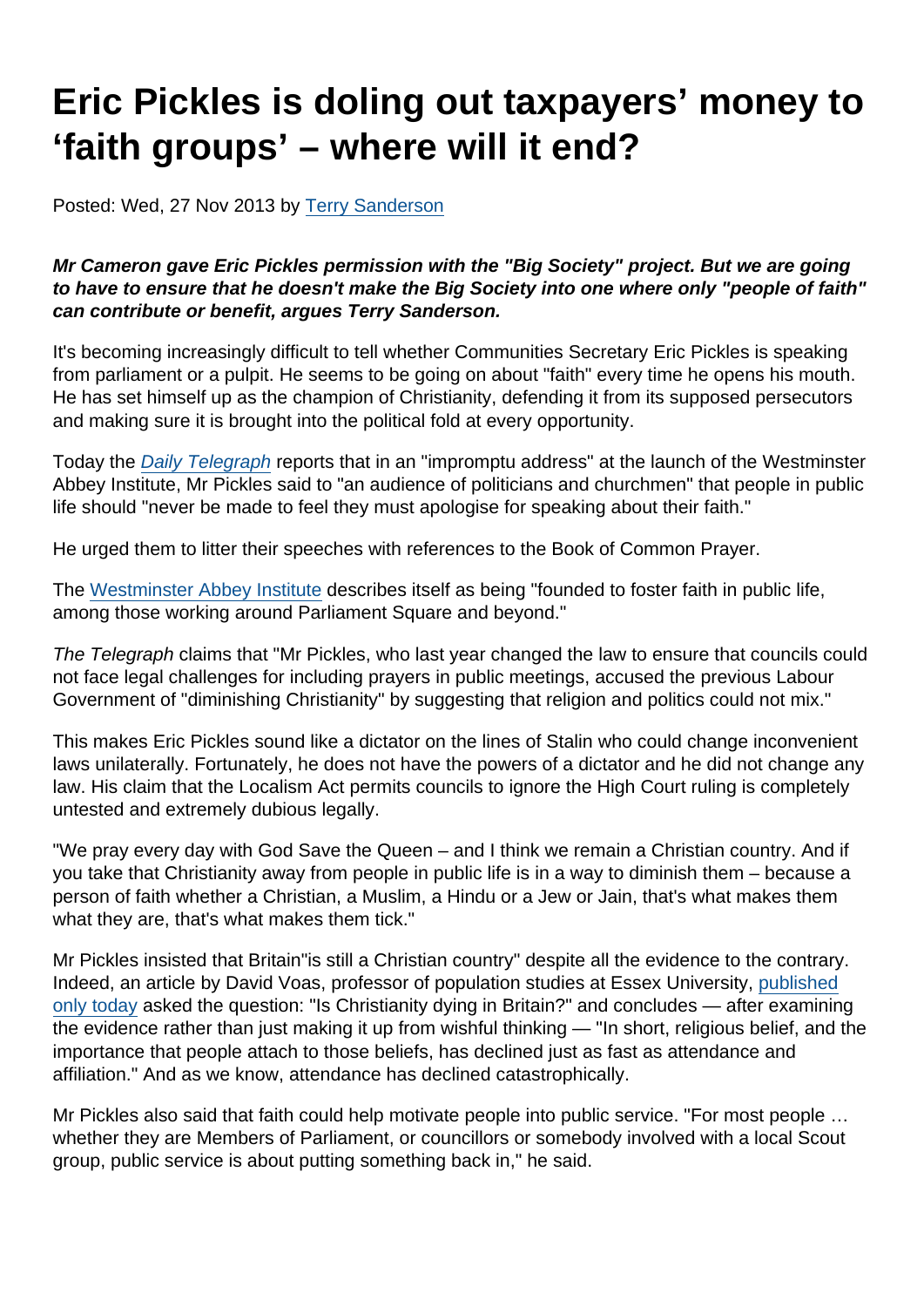This is not the first time in the past few days that Mr Pickles has made claims about Christian public service. He announced this week that the Department for Community and Local Government (DCLG) is funding £200,000-worth of grants exclusively for "faith-based groups" for unspecified "community projects".

The [Together in Service project](http://www.togetherinservice.net/funding/) will dole out grants from £2,000 to £5,000 "to support faith groups in undertaking new multi-faith volunteering projects at local level." However, although applicants will be required to apply non-discrimination policies to their projects, the organisers seem to have forgotten to include "sexual orientation" on the list. (See grant application pack [available here\)](http://www.togetherinservice.net/funding/apply/)

The Department for Communities and Local Government, which Eric Pickles heads, assured a journalist who enquired that there was no discrimination intended against LGBT people. "In fact, they say they will only fund groups that have a proper equal opportunities policy in place, so no bar on LGBT groups if they meet the grant requirements," the journalist told me. "They say that the equality monitoring requirements cover only 'ethnicity, faith groups, gender and disabilities', because that is the feedback info most relevant to the aims of Together in Service. Basically, they're not asking for reports from successful applicants on sexual orientation just as they're not asking for reports on age or marital status (which are also protected characteristics)."

Together in Service will run for 2 years and will be delivered by [FaithAction](http://www.faithaction.net/), a national network of faith-based and community organisations. Faith Action itself has been awarded £6 million to teach English to immigrants.

The DCLG says Together in Service "will be based around an ongoing calendar of faith-based volunteering around chosen themes relating to religious festivals or celebrations. Every month there will be a focus on the volunteering that the featured faith undertakes by itself, for example Harvest Festival, celebrated by the Christian faith or Mitzvah Day which is run by the Jewish community. The programme will then feature multi-faith projects, where the lead faith has joined up with other religions to deliver voluntary work."

Speaking at the launch at Westminster Cathedral Hall, Eric Pickles said: "Faith groups are united in their desire to make things better for the good of the whole community. Volunteers tirelessly dedicate millions of hours each year to strengthen our society from the simple acts of kindness such as visiting the elderly, to collecting for the needy or helping to clear up the local park.

"Our faiths, our community and our society are stronger by far when they join up and Together in Service will not only strengthen the existing work carried out by faith groups but will encourage people of all faiths and none to roll up their sleeves and get stuck into wider volunteering."

Projects that apply for funding will have to match the amount requested, engage with other 'faith groups' and have to prove that they are monitoring equality issues "covering ethnicity, faith groups, gender and disabilities."

Of course, we have no problem with "faith groups" (or secular groups) using public money to do work that truly benefits the whole community. But the way that Together in Service is described seems to indicate that it is going to be some sort of multi-faith jamboree, rather than something of use to the wider community.

Using hard-pressed taxpayers' money to celebrate harvest festivals or mitzvahs is not a benefit to the community, it is a benefit to the church or temple or mosque.

We suspect that the pious Mr Pickles has only just started on his plans to dole out public cash to religious groups. He thinks they are intrinsically worthy because they promote a world view that he